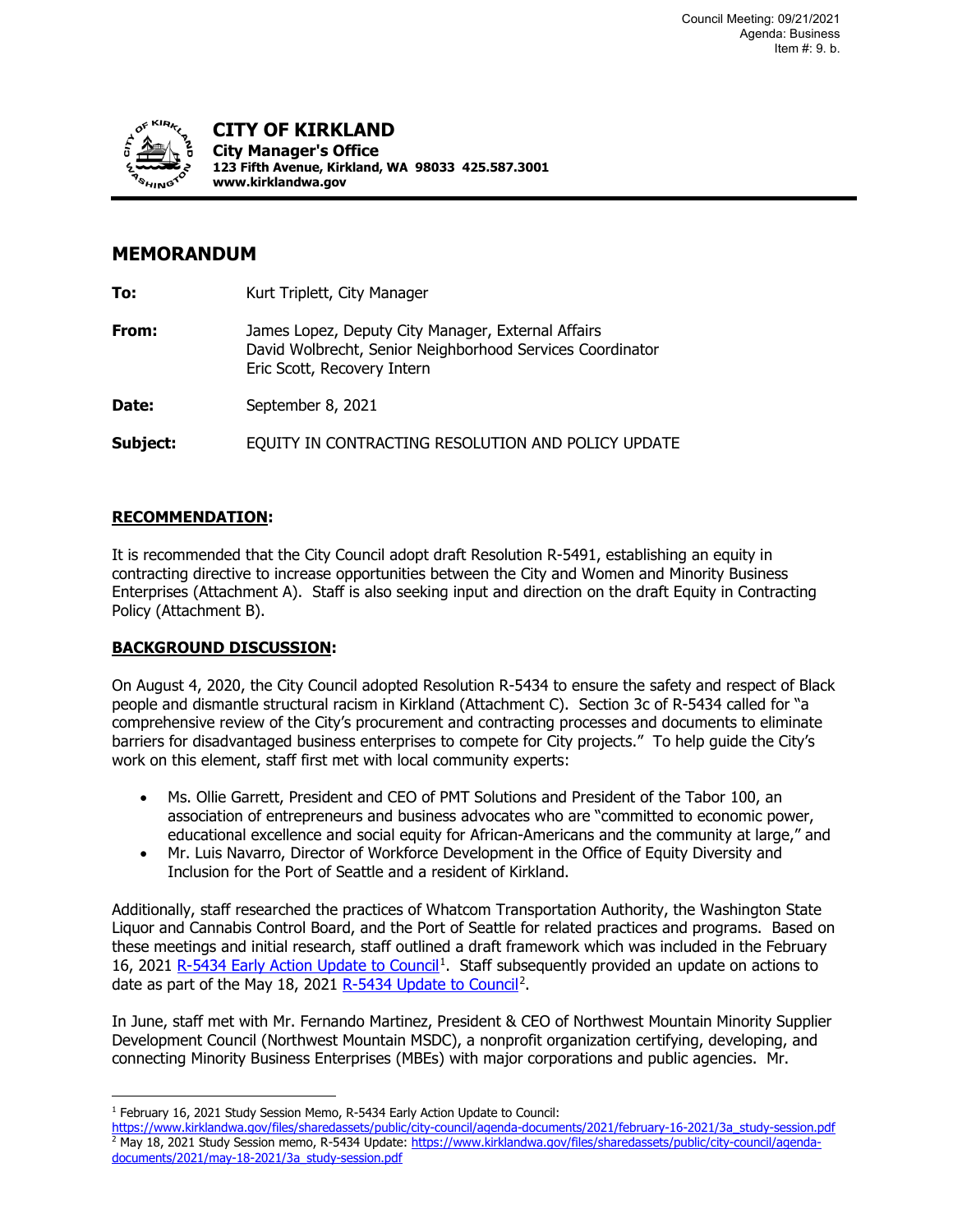Martinez's input further guided staff's approach to this work and emphasized the importance of a policy directive articulating an aspirational goal for the City.

While drafting Resolution R-5491 and the related policy, staff relied on Port of Seattle Resolution No. 3737 as a reference (Attachment D). For context, the Port of Seattle Commission adopted on January 9, 2019 Resolution No. 3737 establishing a Diversity in Contracting Policy Directive to increase women and minority business opportunities and to repeal Resolutions No. 3506 and No. 3618. This action and subsequent program administration by the Port has provided a helpful precedence for City staff in developing Kirkland's approach. Specifically, as mentioned in R-5491 and relevant to staff's work to accomplish Section 3c of R-5434, the passage of Initiative 200 in 1998 by Washington state voters prohibits discrimination or preferential treatment to any individual or group on the basis of race, sex, color, ethnicity, or national origin in the operation of public employment, public education, or public contracting. Staff mirrored the Port's policy directive for the aspirational goal articulated in Section 2 of draft R-5491. The accompanying policy structure provides a clear intent and purpose for this effort.

The key provision of R-5491 is Section 2 which states:

The City will create a procurement environment in which Women and Minority Owned Business Enterprises (WMBEs) are afforded equitable opportunities for business partnerships with the City. The purpose of this policy is to provide the maximum practicable opportunity for increased participation by WMBEs in City contracting for public works, consulting services, supplies, material, equipment, and other services to create the opportunity to leverage City spending to increase WMBE utilization.

One key accompaniment to the aspirational goal is the definition for "Women and Minority Owned Business Enterprises (WMBEs)." Staff considered developing City of Kirkland -specific criteria and definition for WMBEs and/or disadvantaged business enterprises. Based on best practice advise from the experts mentioned above, as well as a preliminary assessment of internal resources needed to administer such a program, staff recommend using pre-existing certification processes through the Washington State Office of Minority and Women's Business Enterprises (OMWBE), while being open to adding relevant certification entities and programs as identified and reviewed over time. Developing a process for reviewing additional eligible databases for certified WMBE firms beyond OMWBE is part of the Equity in Contracting Policy.

#### Background on OMWBE

OMWBE, a Washington State agency, is responsible for "certifying small, minority and women-owned businesses to facilitate their participation in public contracting and procurement". The certifications apply to enterprises that conduct business with Washington state agencies, local governments, school districts, and public universities. OMWBE offers two general types of certification, Federal Certification and State Certification.

#### State Certifications

State Certification is a program of the State of Washington, and OMWBE offers five types of state certification. Certifications are determined by the identity of the business owner. The same benefits are provided with each certification. The five certification types as defined by the OMWBE are:

**MBE** - Minority Business Enterprise – owned by minorities

**WBE** - Woman Business Enterprise – owned by women

**MWBE** - Minority Women Business Enterprise – owned by minority women

**CBE** - Combination Business Enterprise – owned by women and minorities

**SEDBE** - Socially and Economically Disadvantaged Business Enterprise – owned by non-minority men who are found to be socially and economically disadvantaged on a case by case basis.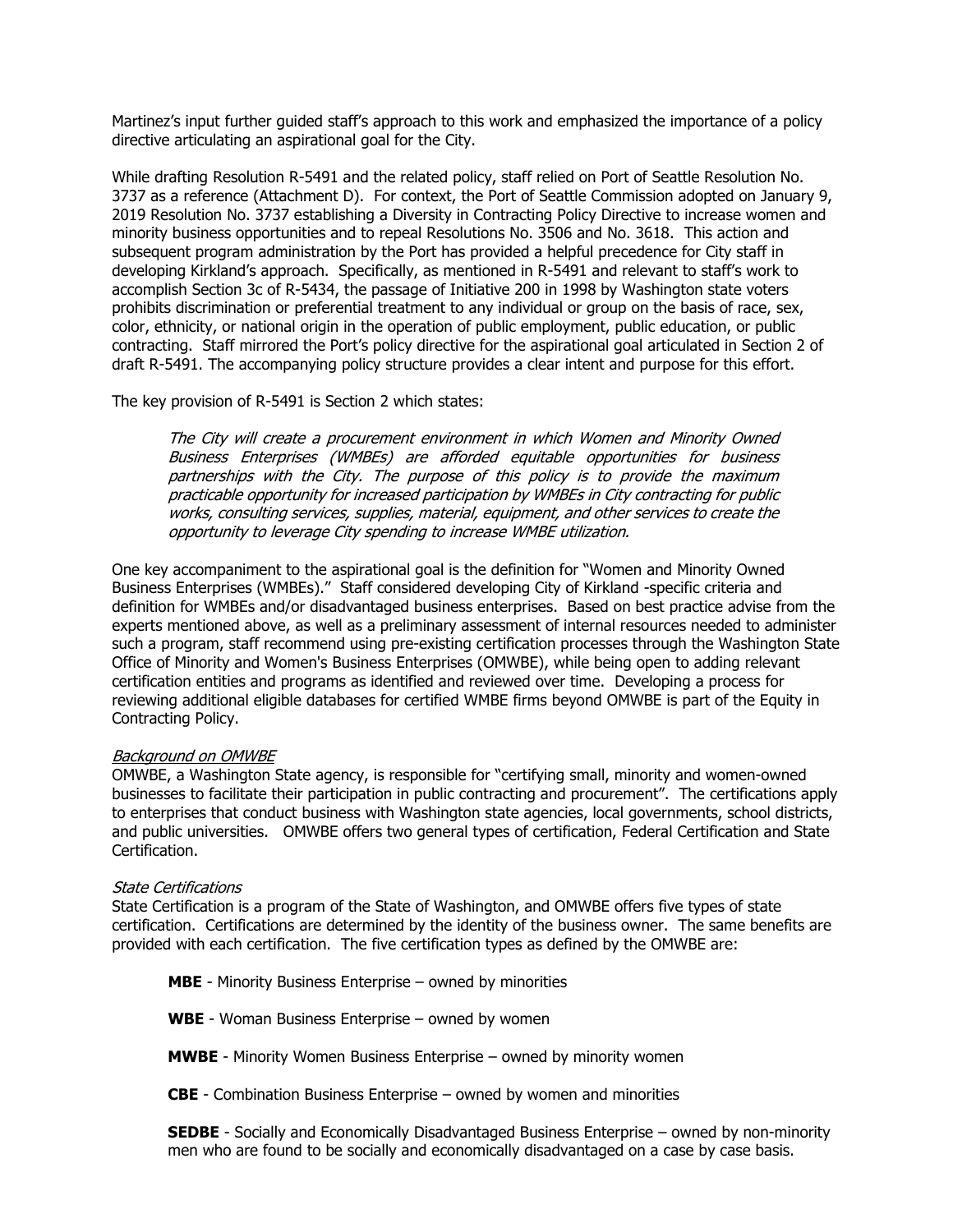In order to be certified, the eligible owner(s) must:

- Be a minority or woman. Minority is defined by OMWBE as African American/Black, Hispanic/Latino, Asian American, Pacific Islander, Native Hawaiian, Alaska Native, or Native American. Other individuals may be found to be socially and economically disadvantaged on a case-by-case basis; more information is available on the OMWBE website.
- Own at least 51% of the business and show contribution of capital and expertise.
- Control the managerial and day-to-day operations.
- Be a U.S. citizen or permanent U.S. resident.
- Be economically disadvantaged. "Economically disadvantaged" is generally defined has having a personal net worth less than \$1.32 million, not including a person's primary residence or an applicant business. There are other guidelines available on the OMWBE website.

Additionally, qualifying businesses must be:

- For profit.
- Licensed to do business in Washington State.
- Able to perform the core services necessary to fulfill a contract in the business's eligible owner(s) area of specialty or expertise.
- A small business based on U.S. Small Business Administration (SBA) size standards.

More information on [state certifications](https://omwbe.wa.gov/certification/state-certification)<sup>[3](#page-2-0)</sup> can be found at the OMWBE website.

#### Federal Certification

Federal Certification is a program of the US Department of Transportation and qualifies businesses as a disadvantaged business for federally funded projects, such as interstate highways and airports. There are three federal certifications:

**DBE** – Disadvantaged Business Enterprise – for socially and economically disadvantaged individuals.

**ACDBE** – Disadvantaged Business Enterprise for concessionaires located at airports.

**SBE** - Small Business Enterprise – for small businesses. This program is race and gender neutral.

The criteria for the federal certifications are generally similar to the state certifications, with some differences. Additional information on [federal certifications](https://omwbe.wa.gov/certification/federal-certification) can be found at the OMWBE website.

### Overview of draft Equity in Contracting Policy

The Equity in Contracting Policy is intended to apply to all contracts and other activities at the City, including construction and consulting contracts, purchased goods, and services, with the exception of Emergency Purchases as defined in the City of Kirkland Procurement Manual. The policy includes five general areas:

- 1. Developing responsibilities, policies, practices, and processes that can provide a more receptive environment for the utilization of WMBE firms;
- 2. Improving inclusion and outreach efforts to sustain and improve WMBE participation and to reduce any disparity in City contracting;
- 3. Affirmative efforts to assure equality of contracting opportunity;
- 4. Affirmative efforts in subcontracting; and
- 5. Defining clear processes for program evaluation and improvement.

The draft Resolution and policy have both been reviewed by Ms. Garrett and Mr. Navarro (mentioned previously); the City's equity assessment consultant, Ms. Chanin Kelly-Rae; Kirkland Human Services

<span id="page-2-0"></span>3 State Certification – Office of Minority and Women's Business Enterprises.<https://omwbe.wa.gov/certification/state-certification>